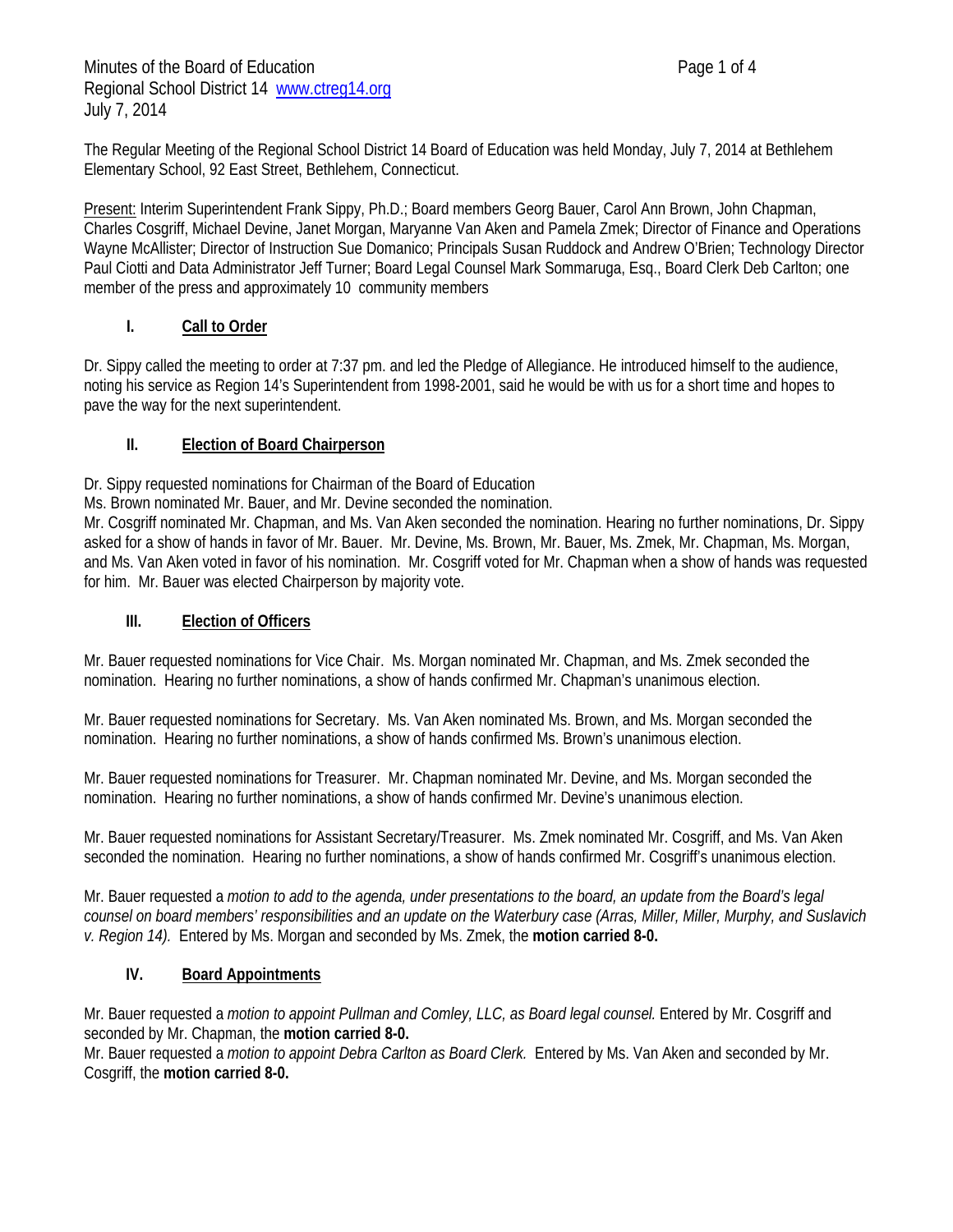Minutes of the Board of Education **Page 2 of 4** Regional School District 14 www.ctreg14.org

July 7, 2014 Mr. Bauer requested a *motion to appoint Andrea Needleman, M.D., as Health Director and School Physician for MES, BES and WMS; and to appoint Charles McNair, M.D., as School Physician for NHS.* Entered by Mr. Cosgriff and seconded by Ms. Van Aken, the **motion carried 8-0.**

Mr. Bauer requested a *motion to appoint James Bauer, D.M.D., as School Dentist*. Entered by Ms. Van Aken and seconded by Mr. Cosgriff, the **motion carried 8-0.**

## **V. Review of the Minutes**

Mr. Bauer requested a *motion to approve the regular meeting minutes of June 16, 2014.* Entered by Ms. Van Aken and seconded by Ms. Morgan, the **motion carried 6-0-2** with new members Ms. Zmek and Mr. Devine abstaining.

## **VI. Presentations/Reports to the Board**

Dr. Sippy gave an update on the internet access issue. He stressed that the schools should encourage students to bring issues of concern to their teachers, and administrators, with the expectation the turnaround time will be a quick as is reasonable. He said our mission, as a public education entity, is to foster enlightened students and we do that by encouraging students to seek multiple perspectives; we fall short even if we unintentionally restrict the flow of knowledge. He commented that the challenge for any K-12 district in the digital environment is balancing our legal obligation to safeguard students while simultaneously advocating and encouraging their use of these tools; a one size fits all approach does not meet the needs of every student. As dependency on digital media grows, public education agencies will encounter more issues around access which is why it is important we have a revised systems practice, with a reasonable refresh loop, to most efficiently and responsibly respond to new concerns.

He said while it is standard K-12 school practice to block websites categorized as pornographic, hate/racism, and adult/mature, some are more debatable as to their appropriateness, such as shopping, society and lifestyle, and religion. The Not Rated classification is a clearing house classification where new sites, unfamiliar sites, or sites infrequently visited reside until we learn more about the site, and that by that very function this category should be blocked until further action is required. In our case, the Not Rated classification was unblocked while political/advocacy and religious sites were blocked creating imbalances in material access. This issue will be addressed this summer.

As to next steps, and because new URL's are created daily, the issue of balancing custodial responsibility with instructional mission will require regular discourse and communication. This issue signals the need for a systems review of our current practices and protocols as relates to website filtering and use of digital appliances. He recommends the district engage an outside, third party vendor, expert in educational website maintenance issues, to conduct a digital systems audit. His expectation is the work will be completed in three weeks and that a formal presentation on the findings as well as action plan recommendations will be presented to the Board in August.

Board members also had questions about the internet filtering system. Ms. Morgan asked and found out the district has been with SonicWALL since 2008, using the same settings and with minimal changes in categories. She learned all students sign an acceptable use form that explains procedures for requesting the unblocking of sites. She also learned that approximately 25-35 forms were filled out in 2014. Mr. Bauer asked and received confirmation that new sites are assigned to categories by SonicWALL, and Ms. Brown learned that 30-40% of schools use this same appliance. Mr. Chapman sees setting policy as important, to sort out issues with technology that is never perfect, and to vet our system to be sure it functions properly. Dr. Sippy commented that it is not important whether students are able to circumvent the process to get to desired sites, but rather that the filtration system deals with all sites the same way, and that the process is solid and aligned with best practice to serve students better. The audit, he said, will allow for this. Ms. Van Aken added that internet images are another issue and Mr. Chapman agreed this is another area where appropriate images can be blocked while inappropriate ones can get through. Mr. Devine felt if we are used SonicWall in the same way other schools do, the state should be offering guidance on how to set it up. Mr. Bauer concluded that by blocking Non Rated sites, we are now erring on the side of conservative practice.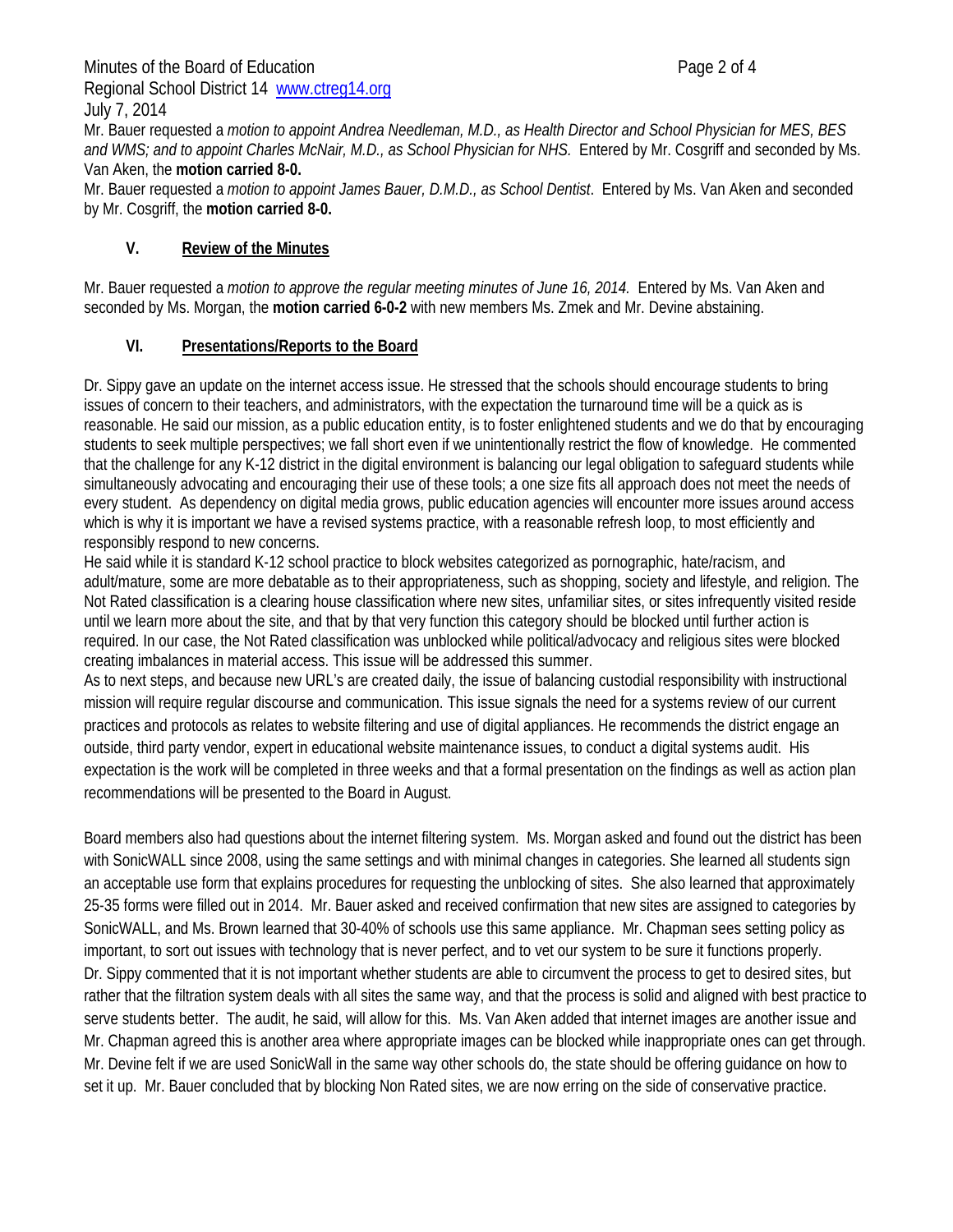Attorney Sommaruga spoke of the Child Protection Act as the reason for internet filtering in schools and agreed that policy is needed for dealing with inappropriate sites. He reminded the board that the district's computer system is not an open forum and the district has the right to determine access but must do so in a neutral way. In this case, there was no evidence of deliberate bias; once the issue was called to our attention, we acted quickly.

Attorney Sommaruga provided materials and a brief new board member orientation. He also updated the Board on the Arras, Miller, Miller, Murphy, and Suslavich law suit which continues in Waterbury Court. Within a few weeks he hopes for a summary judgment on what remains of that case. We're getting close; however, he cannot control what filings the other side makes. Also, as the Board voted to approve, we will reserve the right to file for attorney's fees.

To initiate conversation about the systems audit, Mr. Bauer requested a motion to approve the proposal of the Trifection Group to do a systemic audit of Region 14's practices and protocols related to content filtering. Ms. Van Aken entered the motion, seconded by Mr. Cosgriff. Discussion followed. Dr. Sippy provided copies of the proposal, noting item #1 speaks to what we have, and #2-5 are what it could/should be. Ms. Brown asked where the money will come from and was told the budget will be reviewed to see changes between budgeted and actual salaries. There is no line item for this. Dr. Sippy commented that, though his is a fiscal conservative, sometimes financial outlays make strategic sense, and this is one of those times. He chose this firm based on referrals and positive feedback from those who have used the company. He will find out how large the company is and, to the suggestion we seek some of the services from the State or CABE, he stressed the need to have something in place for the start of school. Ms. Brown asked what Dell's responsibility in all this is and was told none. The implications to them, Dr. Sippy said, may become evident after the report is received and moving forward. Our contract with them is year to year. Mr. Chapman urged less time on development of specs for an RFP, and more on comparing to industry standards, best practice, how schools decide on categories, and how often this is reviewed. The motion carried 8-0.

## **VII. Strategic Plan Status and Update**

Ms. Domanico shared that curriculum writing workshops begin this week – 7/9 and 7/14 for ELA and 7/10 for Career and Tech Ed. Products will be aligned to the CT standards and created in a common format in digital form to be viewed and shared more easily. She shared ratings for Region 14 teachers and said data was reported to the CSDE by the 6/30 deadline. She reported that all schools completed the Smarter Balanced Field test in grades 3-8 and 11. All schools completed the spring administration of the MAP test in grades 1,3,5,6,7, and 9. In the fall, we will use this assessment K-12, she said.

# **VIII. Privilege of the Floor**

Andrew Lampart, Woodbury, asked whether students can fill out the unblock request form and was told teachers do this on their behalf. He asked how students would know this and was referred to the Acceptable Use Policy, which students sign, and which contains the request form. He asked if blocked/unblocked site lists are K-12 and was told they are. He disagrees with this and thinks older students should have greater access. He asked how long it will take to resolve the issue and was told the Board anticipates Trifection's results within a few weeks. He commented that by blocking Not Rated sites, the district is effectively blocking 99% of all sites and this is not good. He said he knows it was not the intent of the school board to be biased, but along the way the system failed. He is willing to work with the schools on this, he said.

# **IX. Facilities, Finance and Operations Update**

Mr. McAllister reported \$84,727 spent on the Arras, Miller, Miller, Murphy and Suslavich case through May, with June bills outstanding, as compared to \$19,864 spent for the Litchfield case. In total, approximately \$104,600 has been spent on both, well beyond the \$95,000 budgeted. Summer projects needing attention include boilers at NHS, previously estimated at \$100,000 but with bids coming in 40% higher; WMS roof work, where we need to decide which sections to do; and MES asbestos abatement within the amount budgeted for that.